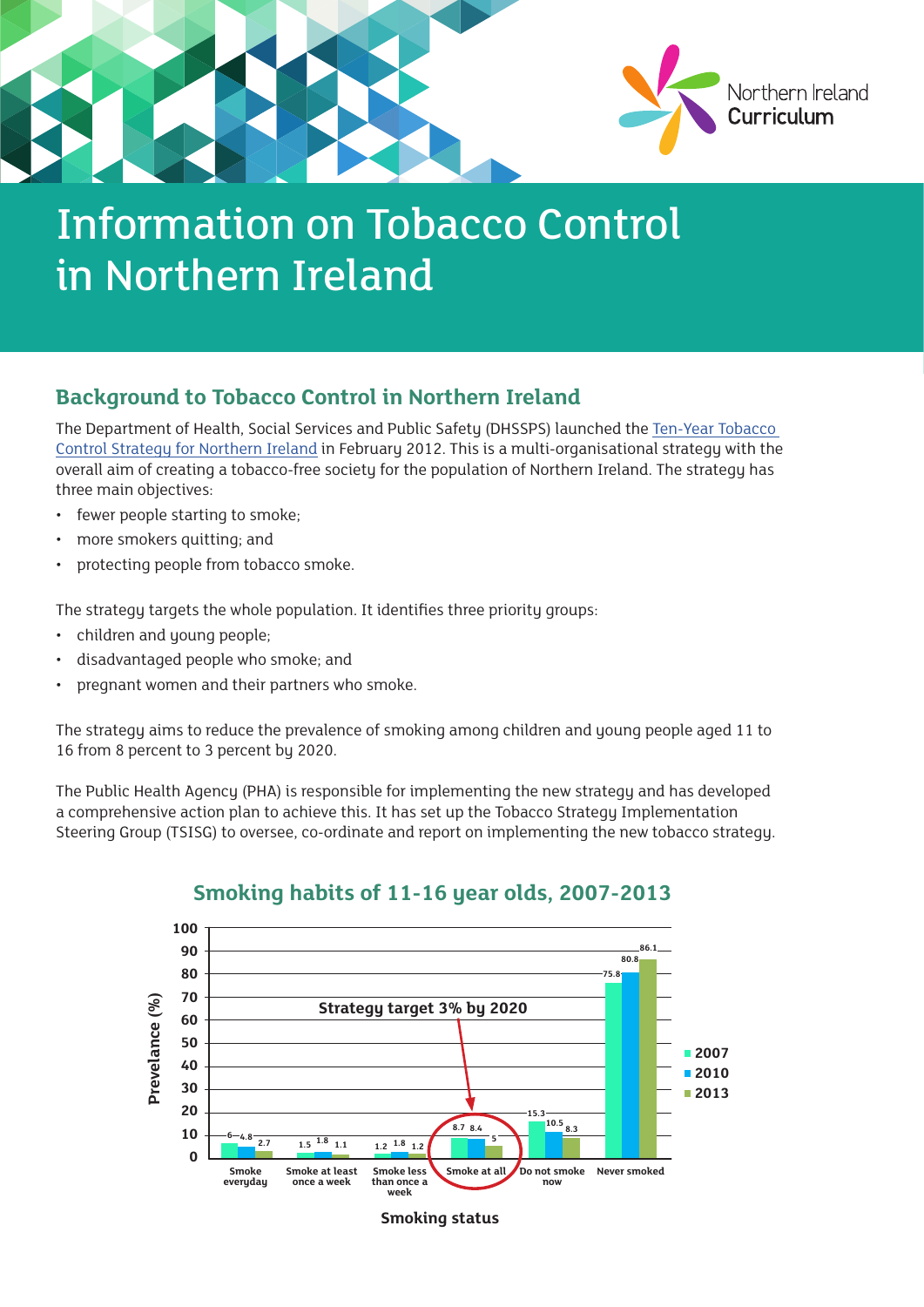

### **Further information**

### **The Public Health Agency (PHA) electronic cigarettes position statement**

The PHA's position statement on electronic cigarettes is available [here](http://www.publichealth.hscni.net/sites/default/files/directorates/files/pha_electronic_cigarettes_position_statement_may_2014_0.pdf).

### **PHA Stop Smoking website**

The PHA has a website with specific information on stopping smoking – visit [www.want2stop.info](http://www.want2stop.info) for more information.

## **Contact points**

Each local Public Health Agency office has a health and social well-being team that can offer advice on smoking and provide information on programmes\* to help give up smoking available in your area.

#### **PHA South Eastern Area**

Lisburn Health Centre Lisburn BT28 1LU Tel: 028 9151 0199

#### **PHA Belfast Area**

18 Ormeau Avenue Belfast BT2 8HS Tel: 028 9031 1611

#### **PHA Western Area**

Gransha Park House 15 Gransha Park Clooney Road L'Derry BT47 6FN Tel: 028 7186 0086

\* Programmes vary.

**PHA Northern Area**  County Hall 182 Galgorm Road Ballymena BT42 1QB Tel: 028 2531 1192

**PHA Southern Area**  Tower Hill

Armagh BT61 9DR Tel: 028 3741 4557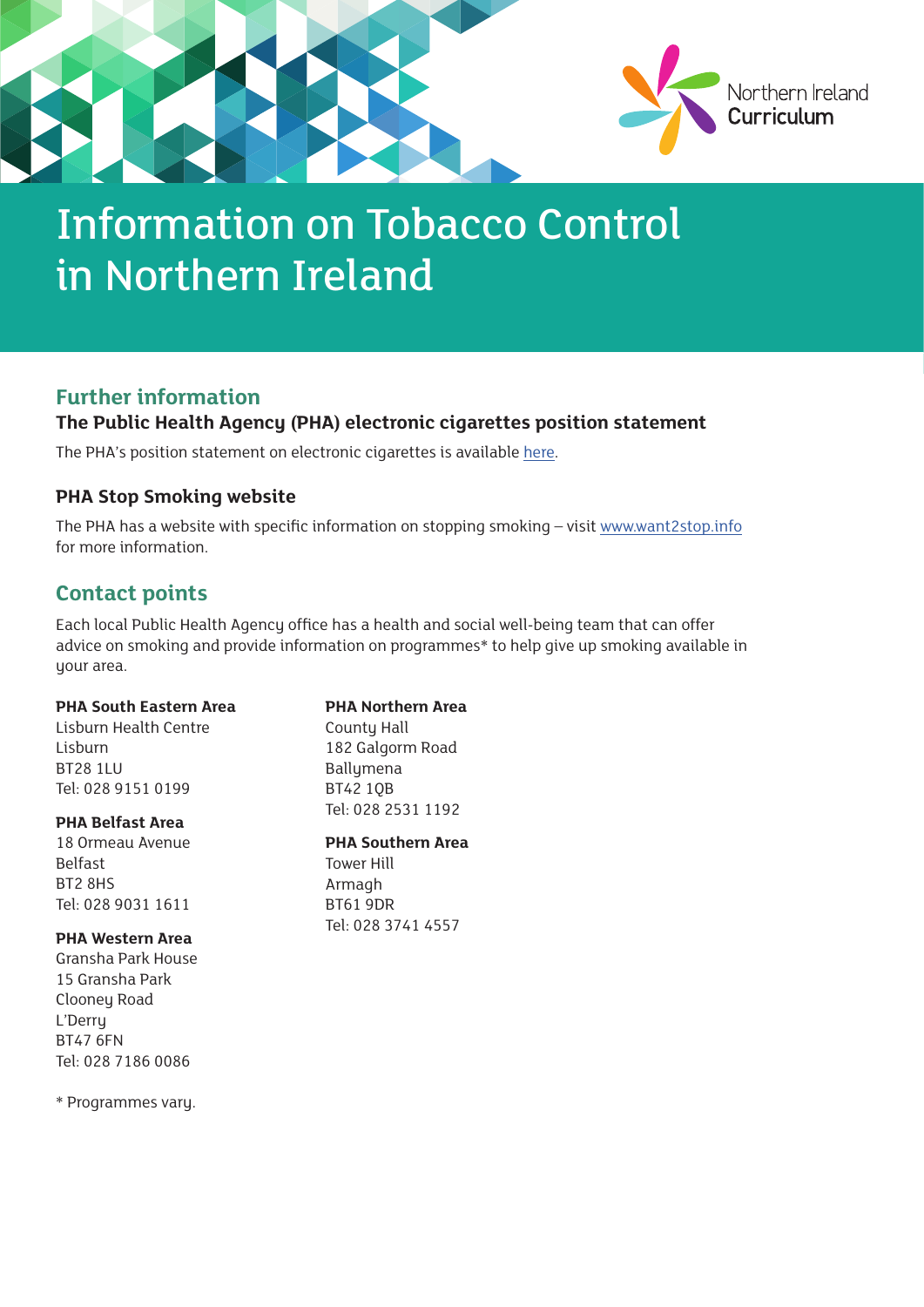

Support can include:

- an assembly presentation that raises awareness of the dangers and impact of tobacco use, helping to prevent young people starting to smoke and supporting those who have started smoking to stop; and
- an intensive 8–12 week programme of support aimed at helping smokers to stop smoking for good. This intensive support could be either on a one-to-one basis or in a small group of up to five pupils. This programme supports pupils on a weekly basis. It can give smokers licensed nicotine replacement therapy products (NRT), for example patches, gum or inhalators, free of charge to help maximise their chances of success.

Smoking prevention programmes are available, to find out more contact your local PHA office.

## **Cancer Focus Support for Smoking Cessation in Post-Primary Schools**

Cancer Focus Northern Ireland offers advice and guidance on tobacco control to all post-primary schools. It currently receives funding to run stop smoking services in the Belfast and South Eastern Public Health Agency areas.

The support it provides includes an assembly presentation to raise awareness of the dangers and impact of tobacco use to help prevent young people from starting to smoke and to support those who have started to stop. If any pupils want to stop smoking, Cancer Focus can offer an intensive 8–12 week programme of support aimed at helping them to stop smoking for good.

This intensive support can be either on a one-to-one basis or in a small group of up to five pupils. This programme supports pupils weekly and provides licensed nicotine replacement therapy products (NRT), for example patches, gum or inhalators free of charge, to help maximise their chances of success. Parental consent is not required for administering NRT, as this is an over the counter medication approved for use in persons aged 12 and over. Consent is covered by the Gillick principle (a young person can be competent to make their own decision). However, Cancer Focus provides a consent letter informing parents or guardians about the programme and using NRT. Cancer Focus does not currently recommend electronic cigarettes because they are unregulated (March 2014).

To ensure the smooth running of the 12-week programme, pupils attend support sessions at different times so that they do not miss the same lesson each week. Cancer Focus uses carbon monoxide readings to validate a pupil's non-smoking status. It will ask pupils who continue to smoke to leave the programme. Pupils should not use NRT openly in the school setting. When they do need to use their nicotine gum or inhalator to alleviate strong cravings, they should do so discreetly.